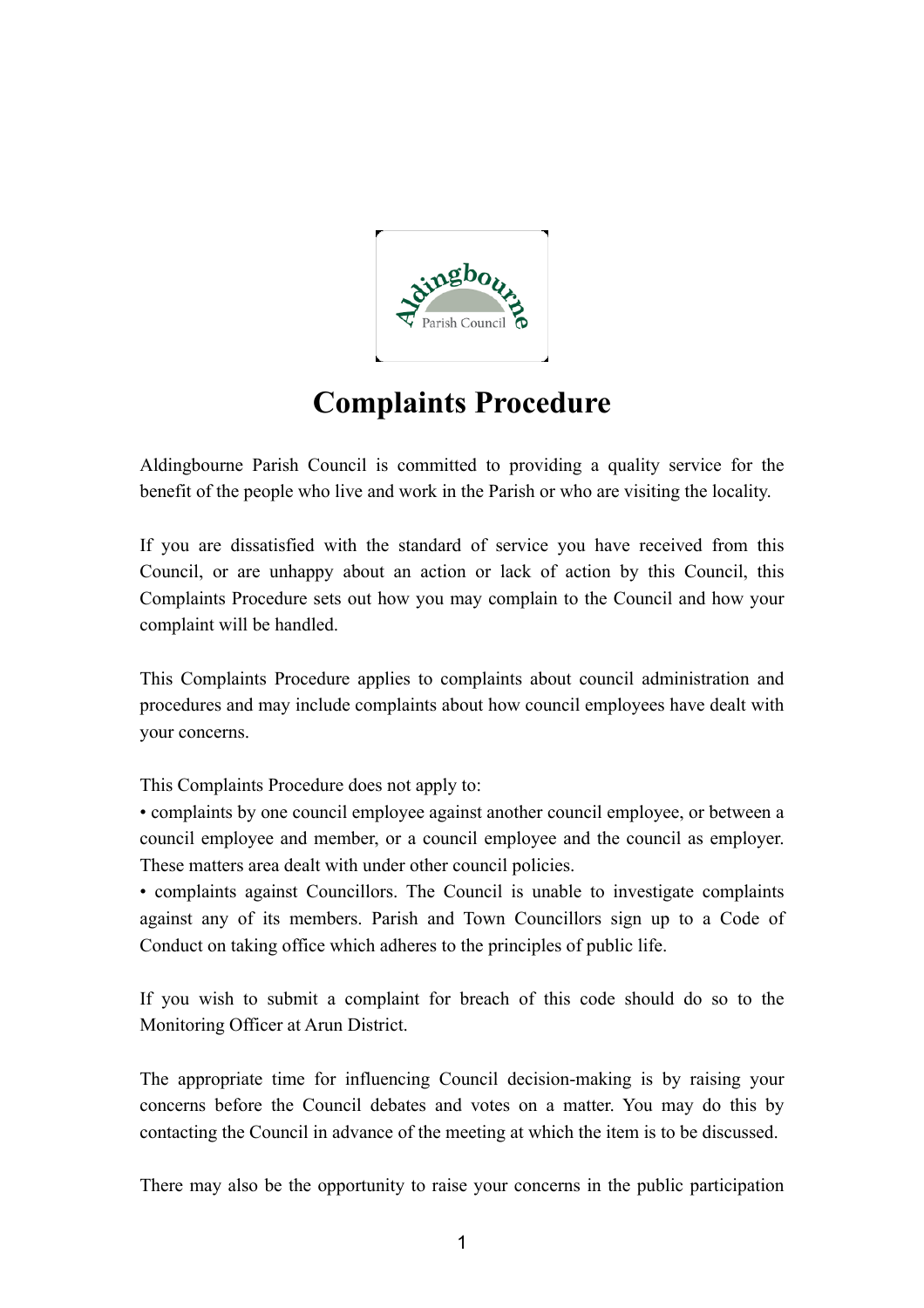section of Council meetings.

In the first instance, you should make your complaint about the council's procedures or administration to the Clerk. You may do this in person, by phone, or by writing to or emailing the Clerk. The addresses and numbers are set out below. Wherever possible, the Clerk will try to resolve your complaint immediately. If this is not possible, the Clerk will normally try to acknowledge your complaint within five working days. If you do not wish to report your complaint to the Clerk, you may make your complaint directly to the Chairman of the Parish Council who will try to resolve your complaint or report it to the appropriate Council Committee.

Any complaint regarding an officer of the Council must be submitted in writing – letter or email to the Chairman of the Parish Council.

The Clerk or the Chairman of the Parish Council (as appropriate) will investigate each complaint, obtaining further information as necessary from you and/or from staff or members of the Council.

The Clerk or the Chairman of the Parish Council will notify you within 20 working days of the outcome of your complaint and of what actions (if any) the Council proposes to take as a result of your complaint.

In exceptional cases the twenty working days timescale may have to be extended. If this is the case, you will be kept informed.

If you are dissatisfied with the response to your complaint, you may ask for your complaint to be referred to Full Council and (usually within eight weeks) you will be notified in writing of the outcome of the review of your original complaint.

Contacts: Lindy Nash Clerk and Responsible Finance Officer Aldingbourne Parish Council 64 Worcester Road Chichester West Sussex PO19 5EB Telephone: 07523 243068 Email: clerk@aldingbourne-pc.gov.uk